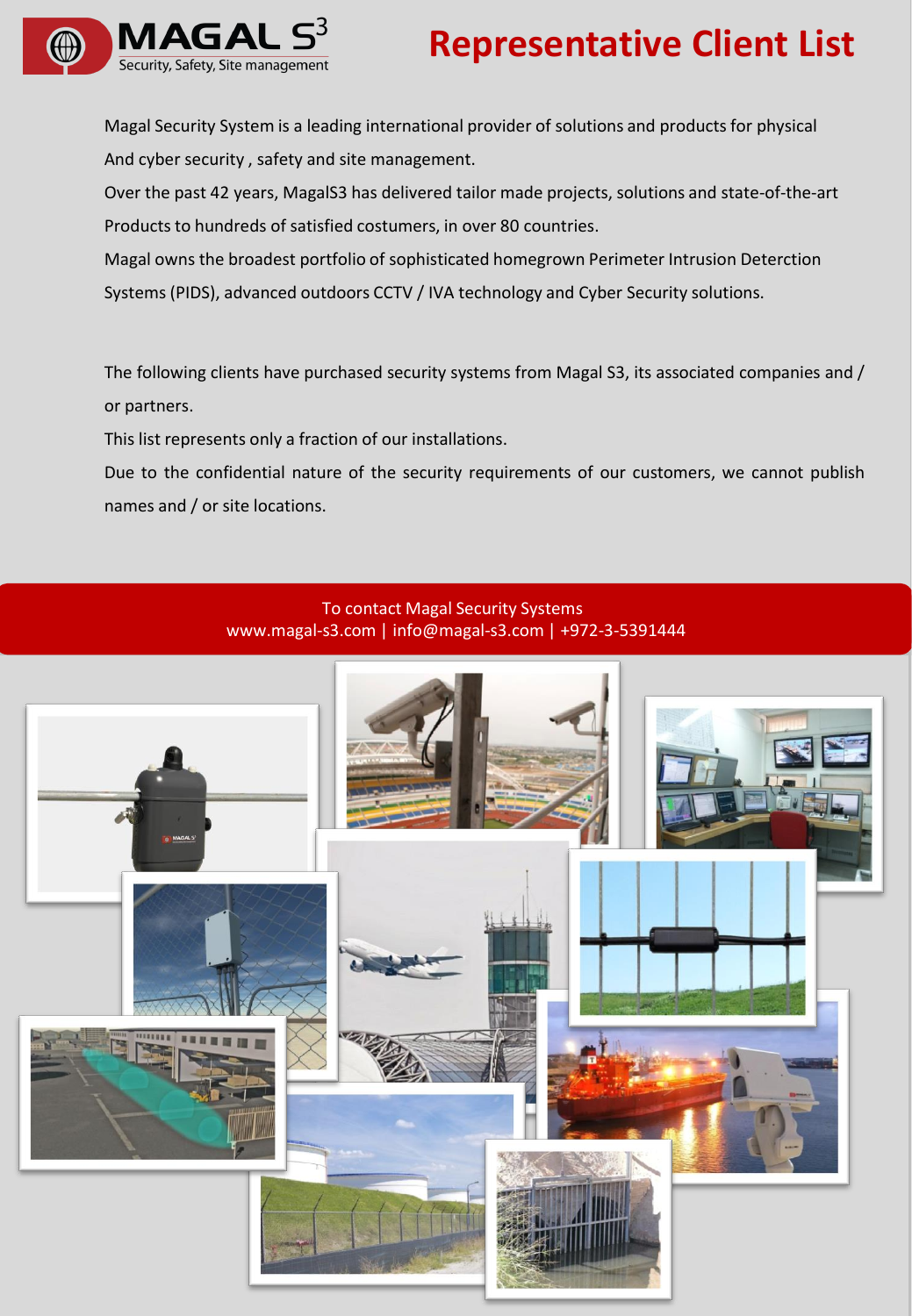Azerbaijan, Baku Brazil, Campinas Canada, Airport Authority China , Chengdu China, Harbin China, Changchun China, Others (12) China, Shenyang China, Wuhan Columbia, Bogota Columbia, Jose Maria Cordova Columbia, Olaya Herrera Ethiopia, UN Addis Gabon, Liberville Germany, Dusseldo India, Delhi India, Hydebarad Israel, Ben Gurion Kenya, Nairobi Lithuania, Kaunas Lithuania, Palanga Mexico, Carmen Mexico, Torreon Romania, Buchares South Korea, Incheon South Korea, Kimpo Turkey, Gazipasa UK, London City UK, Nats Swanwick USA, Birmingham USA , Louisville USA, Milwaukee USA, Reagan USA, San Francisco USA, Sanford USA, Others (15) Virgin Islands, St. Croix Virgin Islands, St. Thomas

## **Civil Airports Civil Seaports**

Benin, Contonou Brazil, Paranagua Brazil, Porto Alegre Cameroon, Douala Canada , Port de Sorel China, Beillin China, Dalian Columbia, Buenaventura Israel, Ashdod Israel, Eilat Japan, Ports (8), Kenya, Mombasa



Mexico - Laguna Verde Port Mexico - Pemex Port Laguna Azul Mexico - Petroleos Mexicanos Refinancion Mexico - Poer CFE Libertad Mexico - Port CFE San Carlos Mexico - Port CFE Tuxpan Mexico - Port Lazaro Cardenas Spain, Ceuta Spain, Tarragona USA - Houston USA - Oakland USA - Port of Freeport USA - San Diego USA - Savannah Venezuela, Vhicoa

## **Utilities**

Australia - Sydney Water Canada - AECON Canada - Atomic Energy Canada - Bruce Power (3) Canada - Cornwall Dam Canada - E.S.Fox (7) Canada - Nova Scotia Hydro Canada - Ontario Hydro One Canada - Ottawa Hydro Canada - Pickering Hydro Chile - Federal Electrical Sites Czech Republic - Utility Co (5) El Salvador - Power Plants Germany - Power sites (3) Greece - Florina Power Station Greece - Photovoltaic Park Israel - Electricity Co. (12) Israel - Klal Sun Israel - Mekorot Mexico - CFE (26) Morocco - Power Plant Romania - Electrical Stations (40) Singapore - Power sites (6) Spain - Endesa Spain - Gas Natural Fenosa Spain - Repsol UK - Northern Ireland Electricity UK - Northwest Water UK - Thames Water UK - Wessex Water UK- South West Water Uruguay - Power Palnt USA - ConEd USA - Croton Falls Reservoir USA - Fairfax Water USA - Honolulu Electric Company (13) USA - Mt. Signal Solar USA - San Bernardino Water USA - Schneider Electric



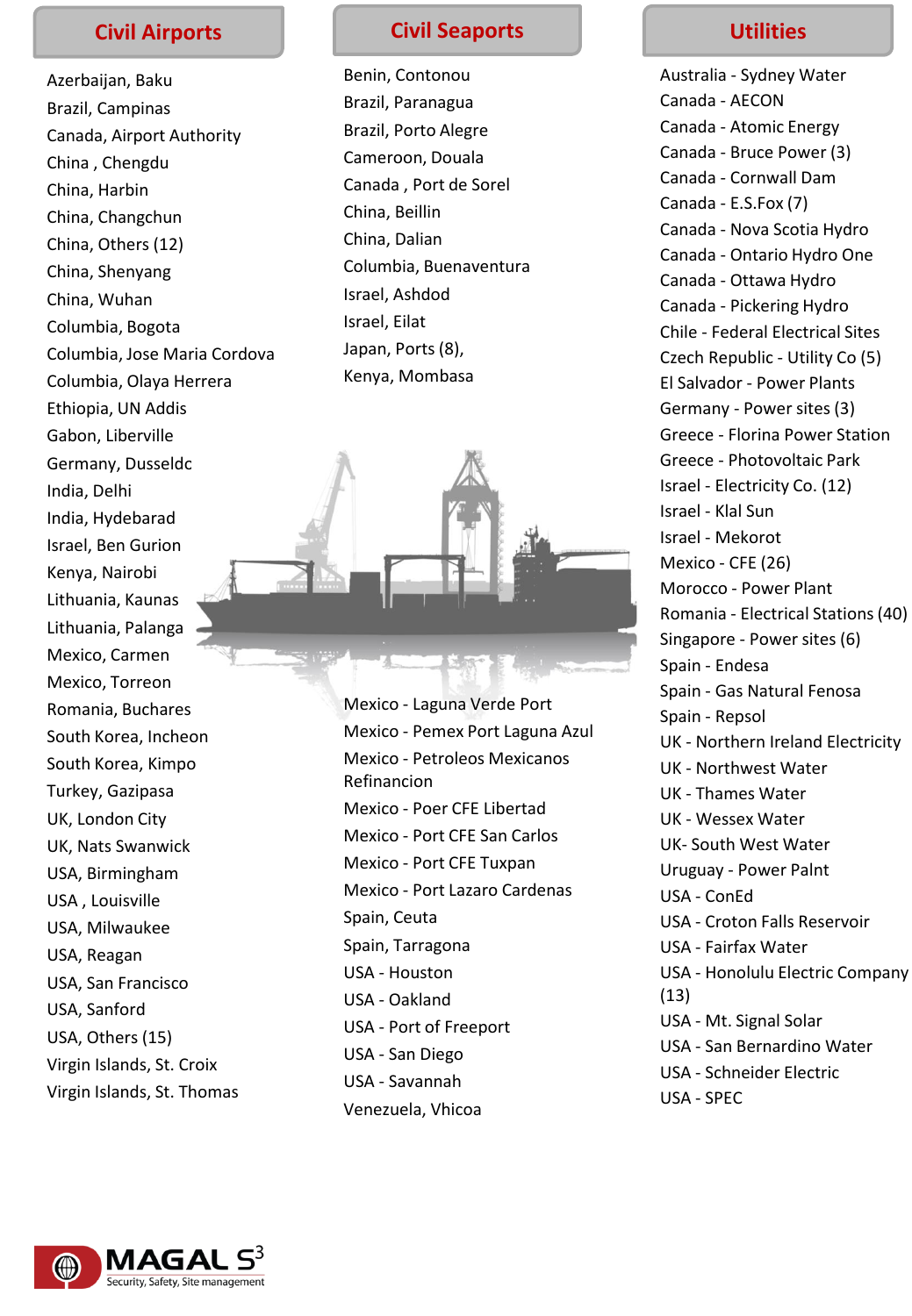

## **Oil and Gas**

Belgium - Antwerp Gas Brazil - Petrobras Canada (12) Chile - Petrox Chile - Sonacol Columbia - BP (7) Columbia - Others (7) Czech Republic - Transgas France - LNG Greece - Promethus Gas Gulf - Tank Farm India - Loni LPG India - Reliance SE Asia – 3 LNG Plants Ireland - Bord Gas Israel (11) Italy - ENI Italy - Page Europe PipelIne Italy (30) Kazkhstan Korea - Samsung Petrochemicals Mexico - Pemex (14) Netherlands - Gasunie Nigeria - AGIP Nigeria - Saipem Nigeria - Shell (3) Oman (10) Paraguay - Petrobras Russia (3) Singapore - (16) Slovak Republic - Transgas (30) South Africa - Mees Spain - Enagas Turkey (3) UK - Bord Gas USA (11) Venezuela - PDVSA

## **Nuclear**

Argentina - Atucha & Central Embalse Australia - ANSTO Belgium - Atomic Energy commission Canada - OPG (6) Canada - Hydro Quebec (4) Canada - Others ( 9) China - Lianyungang NPP China - Qinshan NPP China - Lingao NPP China - Hongyanhe NPP China - Others (12) Germany Hong Kong - NPP Japan (12) South Korea (5) Mexico - Laguna Verde, Veracruz Peru (2) Scandinavia Spain (2) Switzerland Taiwan - NPP1&2 UK (9) USA - Comonwealth Edison (5) USA - New York Power Authority (2) USA - Virginia Power (2) USA - B&W Nuclear (2) USA - Arizona Public Service USA - Bettis Atomic Power Laboratories USA - Boston Edison Co. USA - Carolina Power & Light USA - Florida Light & Power USA - Georgia Power Co. USA - Houston Lighting & Power USA - Los Alamos National Laboratories

- USA Louisiana Power & Light
- USA Pennsylvania Power & Light
- USA Philadelphia Electric Co.
- USA Portland General Electric
- USA Public Service Electric & Gas Co.
- USA Public Service of New Hampshire
- USA South Carolina Electric & Gas
- USA Southern California Edison
- USA Systems Energy Resources Inc
- USA Texas Utilities Generating Co.
- USA Wisconsin Electric Power
- USA Dominion Power
- USA Others (20)

## **Municipalities & Public Safety**

Israel - Ramat HaSharon Israel - Netanya Israel - Haifa Israel- Rosh Haayin Israel - Ramat Gan Israel - Others (26) Philippines - Taguig Mexico - National Emergency Center Gabon - African Cup Security UK - Olympic Games Brazil - Shopping Mall Canada - Winnipeg Police France - Police Sites Italy - Police Sites Mexico - Police sites (6) Netherlands - Police Headquarters Spain - National Police **Headquarters** UK - Police Service of Northern Ireland Turkey - Business center building Greece - Office building campus

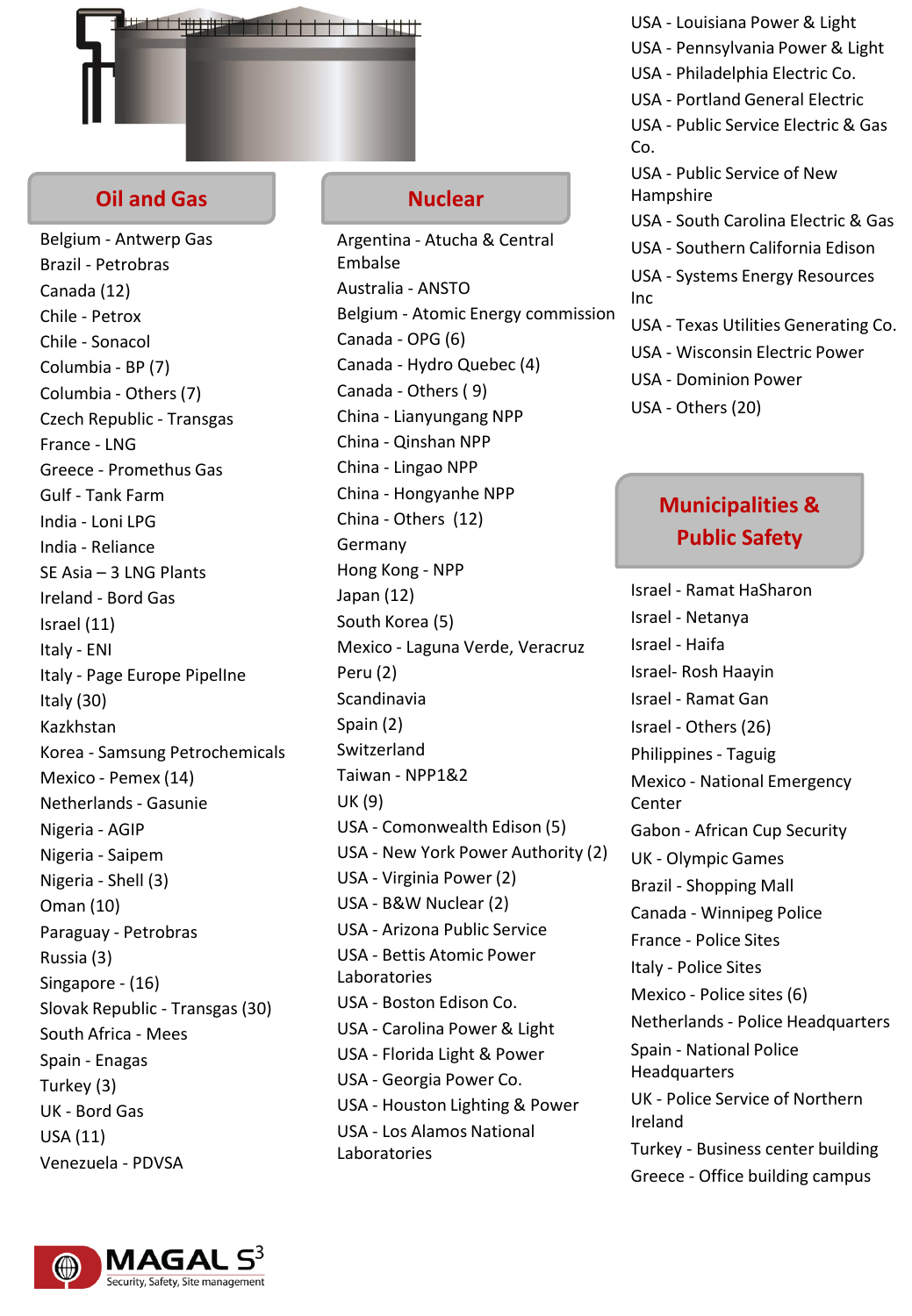## **Commercial & Industrial**

Argentina - (3) Australia - Quantas (2) Australia - UNYSIS Data Center Austria - EVN General Direktion Brazil - IBM Brazil - Nestle (2) Brazil - Dow Quimica Brazil - Mercedes Benz Brazil - InfoGlobo Brazil - Akzo Nobel Brazil - Lojas Cem Brazil - O Boticario Brazil - Others (5) Canada - John Deere Canada - Hertz Canada - BMW Canada - IBM Canada - 3M Production Facility Canada - ECCOL Distribution Locations Canada - Montreal Subaru Canada - Laval Nissan Canada - Marina and Boat Yards (3) Canada - Self Mini Storages (6)

Canada - Car Impound Storage Yards (2) Canada - TSC Hardware Stores Canada - Park & Fly (2) Canada - Paramount Canada - BCTC Canada - Telus Canada - Abbottsford Satellite Yard Canada - Montreal Distribution Center Canada - Pharmecuticals Canada - NOVA Petrochemical Canada - Ontario Power Generation Canada - Others (18) China - Jindataike Factory China - Hefei factory China - BoCom Tech Institute Shenzen China - MaxVision Tech Shenzen China - Qingdao cigarette factory China - Huawei Beijing R&D center China - Huawei Shangai R&D center

 $-2$   $-1$ 



China - Dalian Beilang China - Yingmaili Oil China - Ruiyuan co Colombia - Cerrejon Colombia - Postobon S.A. Colombia - Cerro Matoso S.A. (2) Colombia - Alpina Colombia - Alma Viva - Grupo Aval - Bogotá Colombia - Coexito - Cali Colombia - Michelen Costa Rica - Corporate Business Park Denmark - BIOGEN Finland (6) Germany (22) India - Tata Motors India - Reliance Infocom India - Others (3) Ireland (2) Bezeq Communication Company (7)

Israel - El-AL Israel - Dead Sea Potash Works Israel - Industrial Sites (10) Israel -Intel Industries Israel Aircraft Industries (12) Israel - Elta Israel - Car Storage Areas Israel - Automobile Importers Sites (3) USA - GE Israel - Hertz Car Rental Depot Israel - UMI (GM) Israel - Ashalim 3 Israel - ABIC Chemical Israel - Chemical Terminal Israel -Macteshim Agan (2) Israel - Teva Pharmaceutical (6) Italy Japan (7) Mexico - API Port Lazaro Cardenas Mexico - Telefonica Mexico - Bayer (3)

Israel - Telephone Company (10)

Mexico - Kodak

Mexico - Panasonic (2) Mexico - Museum Dolores Olmedo Mexico - IMEGEN Mexico - Sanofi Pasteur Mexico - Rojilo San Luis Mexico - GMC Mexico - Polaris Netherlands (2) Peru - Telefonica Peru - NEC Poland Singapore - SATCC Singapore - Singapore Telecom Singapore - MediaCorp Singapore - BBC Singapore - Nickel Plant Singapore - Vector (2) Turkey - Manufacturing Plant (3) Turkey - Office buildings (2) Turkey - Mercedes Benz Turkey - Mining Spain - TV Studios Spain - Logistic Facility Spain - Ree Palnt Taiwan – Factory UK - British Airways UK - Intel UK - Phizer UK - Kensington Palace UK - ParcelForce UK - GlaxoSmithCline UK - Welcome Trust UK - Sandy Heath UK - Johnson Matthey UK - Others (15) USA - Con Edison USA - Northrop USA - Toyota Test Facility USA - Dupont Wilmington USA - TPC USA - Swift USA - TRW Artess, Cape Canaveral USA - Aldine Bus Depot USA - AT&T USA - Dow Freeport USA - Amazon USA - Others (23)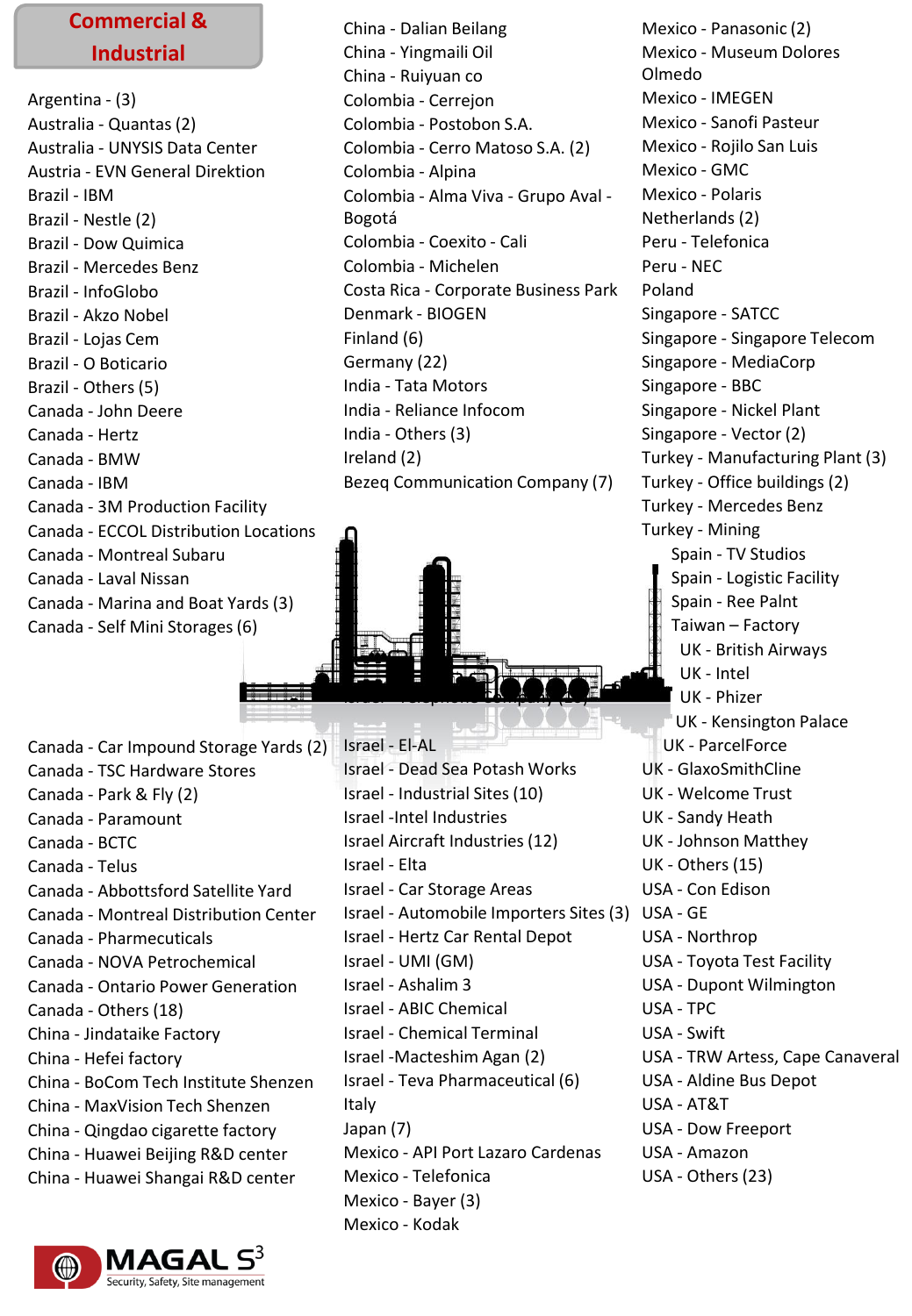#### **Government**

Australia Belgium - Facilities Brazil - Ministerio Publico Canada - CSIS (5) Canada - CSE (3) Canada - DND Canada - RCMP Canada - National Defense HQ Canada - National War Museum Canadian Space Agency Canada - Ministry of **Agriculture** China - (6) Columbia El Salvador Embassy Ethiopia - UN Germany (4) Israel - many sites Italy - Government facilities Kenya Korea - Governmnet Facilities Mexico Nigeria - Jos Panama - Embassy Russia SE Asia - Government Facility Serbia Spain - Aerospace Authority HQ Spain - Intelligence HQ Spain - National Police HQ Sudan - UN Switzerland - OMPI **Turkey** UK - (14) USA - (38) Vietnam (2)

## **Corrections**

Australia - New South Wales Department of Corrections (5) Australia - Queensland Correctional Services (9) Australia - South Australia Department of Corrections (9) Australia - Victoria Correctional Infrastructure Partnership (9) Australia - Department Of Justice (12) Australia - Western Australia Department of Corrections (9) Ausralia - Others (10) Bermuda Brazil - Depen (2) Brazil - Pernambuco (4) Brazil - Bahia (2) Brazil - Parana (2) Brazil - Espirito Santo (8) Brazil - Others (5) Canada - Correctional Service of Canada (36) Canada - Correctional Services Ottawa (8) Canada - Others (15) Colombia Cyprus Denmark Finland Germany - 4 Hong Kong Israel - 9 Middel East - 3 Korea - 7 Mexico - Federal High Security (11) Mexico - State Prisons and others (8) Netherlands - 4 New Zealand - Auckland Womens Prison New Zealand -Parememro West New Zealand -Parememro East New Zealand -Waikeria Prison New Zealand -Spring Hill

New Zealand -Tongariro/Rangipo Prison New Zealand -Christchurch Women's Prison Corrections Facility New Zealand -Otago Corrections Facility Singapore Spain - 9 Sweden Switzerland Taiwan Thailand USA - State of Florida (80) USA - State of Michigan (32) USA - State of New York (13) USA - State of Georgia (30) USA - State of Arizona (16) USA - Bedford Hill Corr. Facility USA - Bedford Hills Women's Facility USA - Bergan County Jail Annex USA - Bristol Country Jail USA - Carson City Regional USA - Chester Correctional Facility USA - Corrections Corporation of America (9) USA - Downstate Correctional Facility USA - E.C. Brooks Correctional USA - Eldorado USA - Gardner Correctional USA - Greenville Correctional USA - Hamden County USA - Shawangunk Corr. Facility USA - Southport Corr. Facility USA - Suffolk Country Jail USA - Sullivan Corr. Facility USA - Texas Dept. of Criminal Justice USA - Utah - Department of Corrections USA - Watertown Correctional USA - Wende Correctional USA - Others (>140)